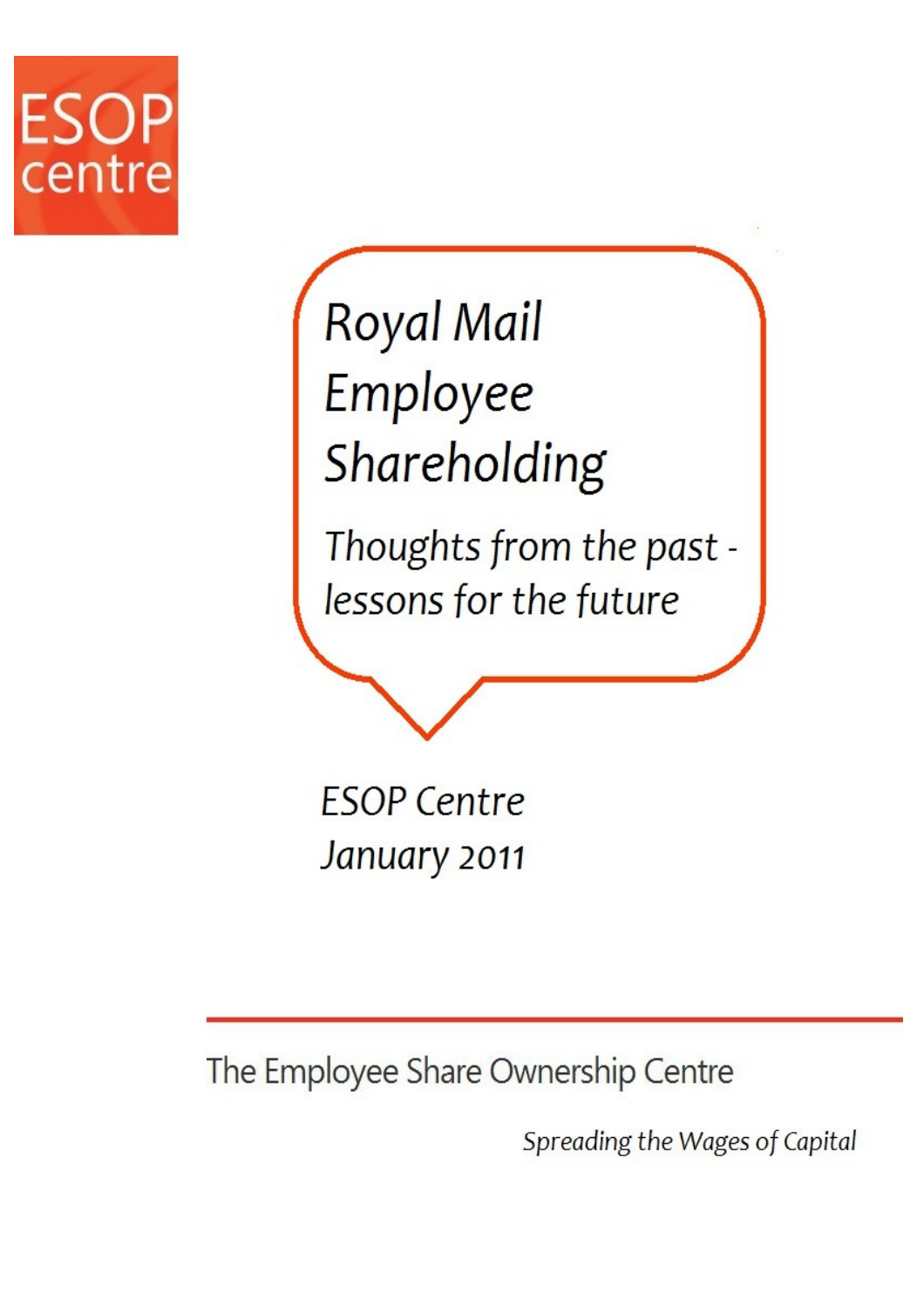#### 1. Summary & introduction

The Esop Centre is an independent social enterprise which supports the idea of employees owning shares in the companies they work for. Founded in 1985 it has members among companies large and small, law firms, accountants, trustees and specialist consultants.

The Esop Centre arranged two round table discussions with members of the parties, think tanks, unions and employee share experts.

The purpose of the meetings was not to examine the case for divestment nor the attitude of unions towards it. The aims were to review various models that had been used in the past when privatising state companies for the benefit of those unfamiliar with employee share schemes (Esops), then to consider ideas for a form of employee share ownership in a future Royal Mail which would benefit the company and its workers.

An employee share scheme can take many different structures. Some initial suggestions are made below as to best serve future stakeholders in Royal Mail – private investors, employees, management and customers.

With the CWU determined to fight privatisation the structure, governance and communication of the share shceme could have paramount political importance in determining its passage through Parliament.

Three broad models have emerged for employee shareholding in enterprises divested by the state:

- The BT model largely devised by New Bridge Street Consultancy and, according to its late founder, Laurie Brennan, followed overslavishly in subsequent divestments
- The demunicipalisation model popular with Labour councils forced to sell bus companies by Conservative central government
- The Irish model where unusually the leading trade union SIPTU became advocate of employee shareholding in privatisation

Other than SIPTU, few unions have espoused employee share ownership, exceptions being BALPA in the UK, Teamsters in US and CISL in Italy.

The demunicipalisation period was an exception, with employees typically receiving about half the company.

Union guidance has tended post facto to be ineffective in dissuading members from taking part.

Often unions have expended effort on opposing privatisation without a plan B to get the best for their members out of a divestment. They have been left with a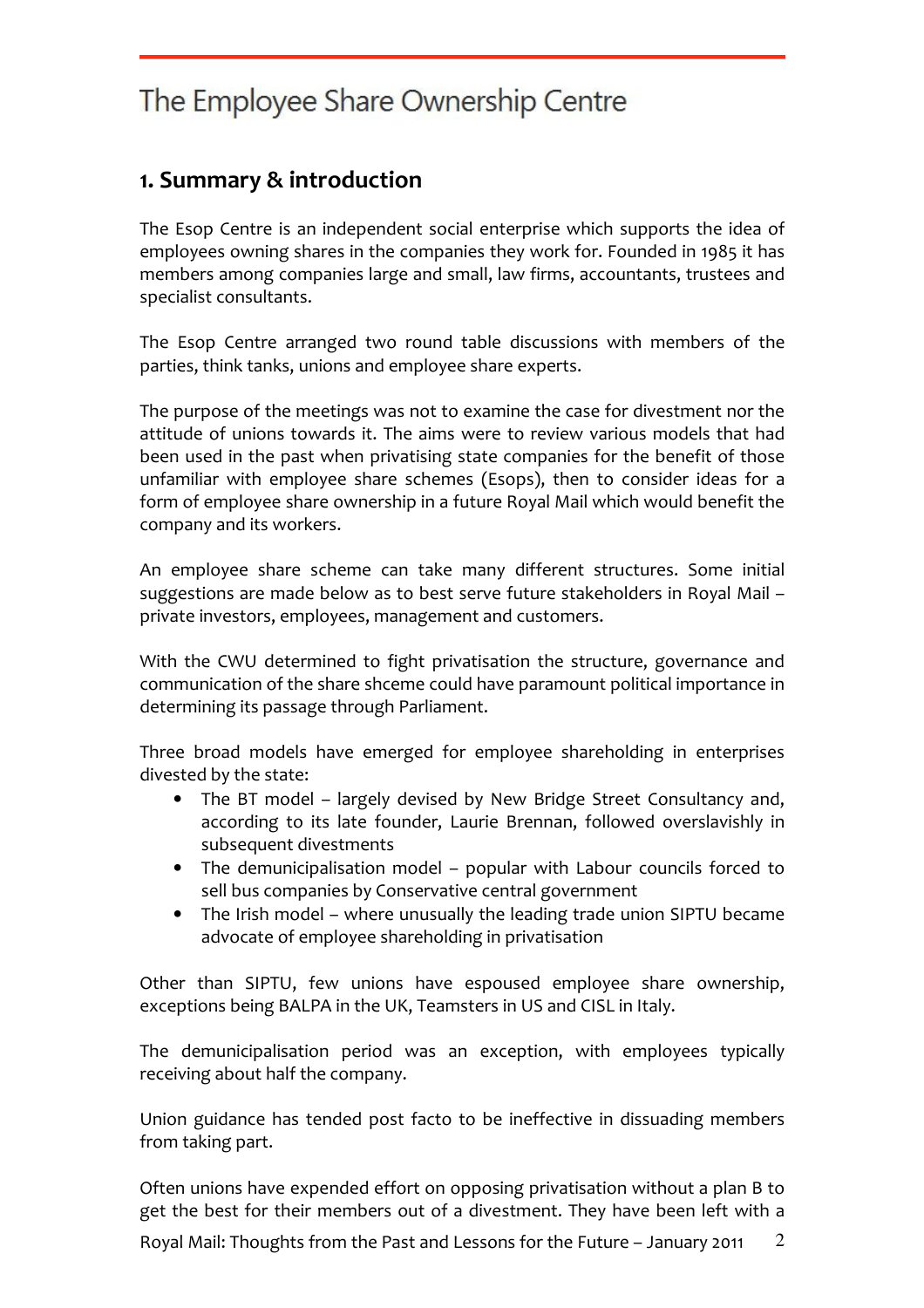last minute plan Z. Thus the normal union view has been an unfruitful one – fighting privatisation rather than considering what they could do for their members when the privatisation happens. It is best if everyone looks at the possibilities while it still uncertain how the privatisation will present itself.

Many studies on both sides of the Atlantic have shown the employee share ownership can bring economic and social benefits, including increased employee engagement, innovation, business sustainability and productivity.

Research shows that employees in companies with an employee share scheme are less likely to take time off sick and more likely to address poor behaviour in colleagues directly, to take a direct interest in the finances of the company, and to recommend the company as a good place to work.

Employee share ownership, if communicated in the right way, can also improve workers' attitudes. Royal Mail therefore would be well advised to go through the culture of employee share ownership rather than simply allocating shares to employees. BT and Eircom both provide examples where after initial share issues a culture of employee share ownership was instilled. At BT, regular state approved employee share schemes are offered.

The right context for change must be fostered involving management and all employees to achieve the best results.

#### 2. Review of the past models

The BT privatisation in 1984 took place following the repeal of the telecommunications monopoly in 1981 and a general election in 1983 where one of the main battlegrounds had been over privatisation. It was clear that change was coming to the telecommunications industry in the UK.

It was seen as a vital part of the privatisation that a proportion should go to employees. Ten percent of floated shares were thus allocated. Various methods were introduced to transfer these shares using the structure of the Profit Sharing Scheme, which had been introduced under the LibLab pact.

- i) Free shares every employee received £70 worth of shares at £1.30 per share, with the condition that they must be left in trust for a period of two years. If the shares were then left in the trust for a further five years (a total of seven years) they could be disposed free of tax, giving the employees a reason to hold the shares for a longer period.
- ii) Matching shares for each share bought, the employee received a further two shares free. So an employee who bought £100 worth of shares would receive £370 worth of shares including matching and free shares.
- iii) The remainder of the ten percent pot was offered to employees at a discount of ten percent.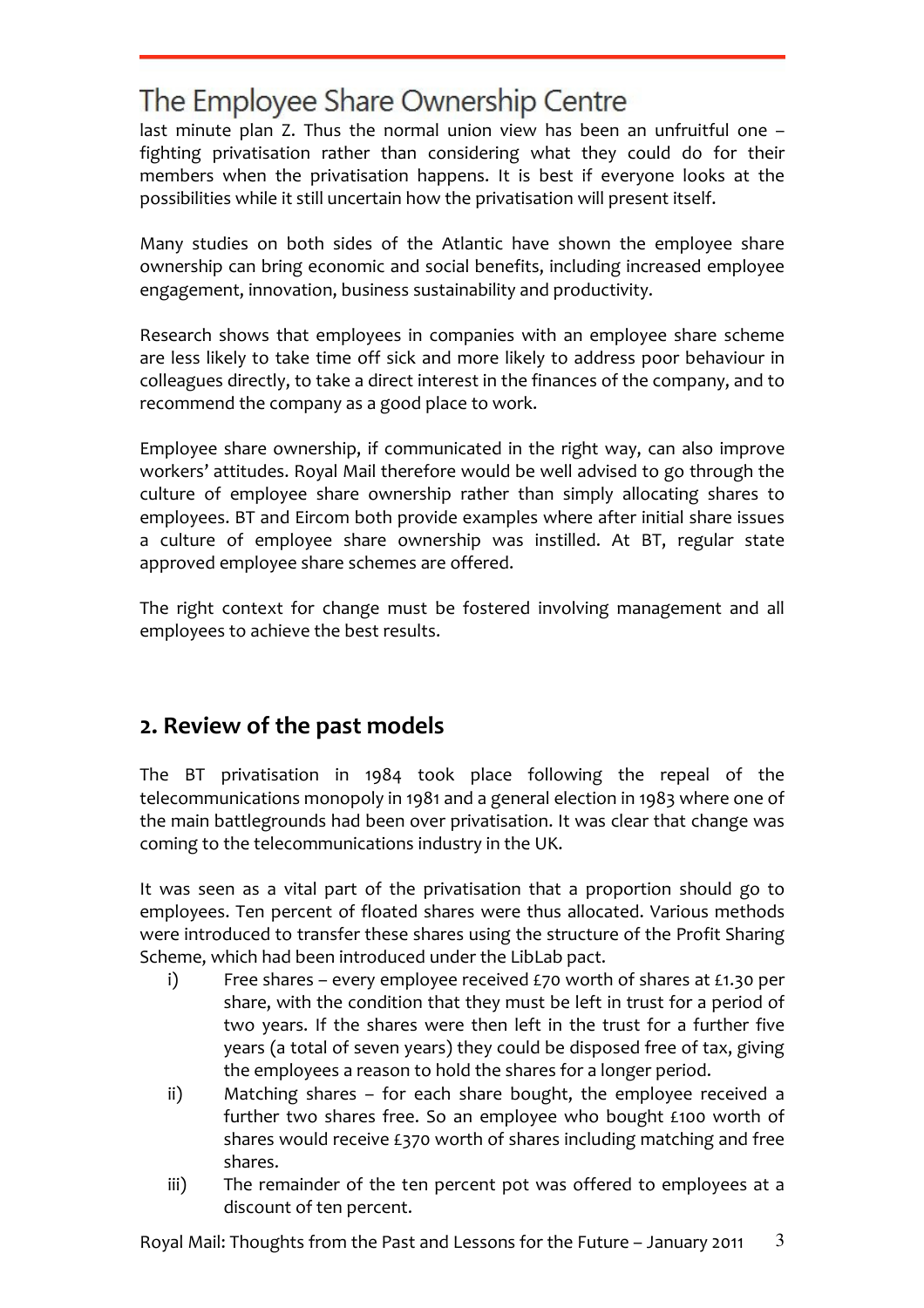The offer proved to be very popular. Alongside these, BT also ran approved share schemes from a different pot. BT continues to operate SIP and SAYE Sharesave all-employee share schemes.

The Transport Act 1985 signalled the start of the deregulation of bus companies in the United Kingdom. This came into effect in October 1986 and required local authorities to transfer control of municipal bus services to separate companies.

The outcome of the bus companies was fundamentally different to that of BT. Managers and employees together took complete control, with managers given a 51 percent stake and employees 49 percent. The shares were distributed using a trust and a Profit Sharing Scheme. A further option was granted to all employees through a Save as You Earn (SAYE) Sharesave.

On the whole, when the question was asked how to award the shares to the employees, a decision was taken to reward the longest serving members as they would have less time remaining with the company.

In the case of West Midlands Travel 75 percent was held in employee trusts using a Profit Sharing Scheme. One of these held 25 plus 1percent of issued share capital so that it could form a voting block to protect against changes in company structure. A company was formed specifically for the purpose of representing the employees on the board of trustee directors for this trust. One of the trusts was emptied by gradual transfer of shares to the employees and the other was sold on to National Express and First Group.

Generally speaking, the bus companies had low overall net asset worth and their acquisitions were funded through debt. It was therefore difficult for them to raise capital.

In the mid-nineties Telecom Ireland was facing several simultaneous problems. EU deregulation rules coupled with changes in technology, such as mobile and internet technology meant that the company was facing a huge structural change. The union, SITPU, became involved in the discussions early on in the process, around 1994/95.

A strategic review was undertaken as the state realised it could not be both referee and player. After a series of 'pay for change' cycles where the eventual change was never achieved, privatisation was seen to be essential.

Delegations were sent on fact-finding missions to the USA to see what models were available to the unions and United Airlines was seen to be an attractive model. The unions returned convinced that a 'meaningful stake' should go to the employees.

The Irish state sold to strategic partners - KPN and Telia, who were seen as appropriate strategic investors as they had taken a lead in mobile technology. The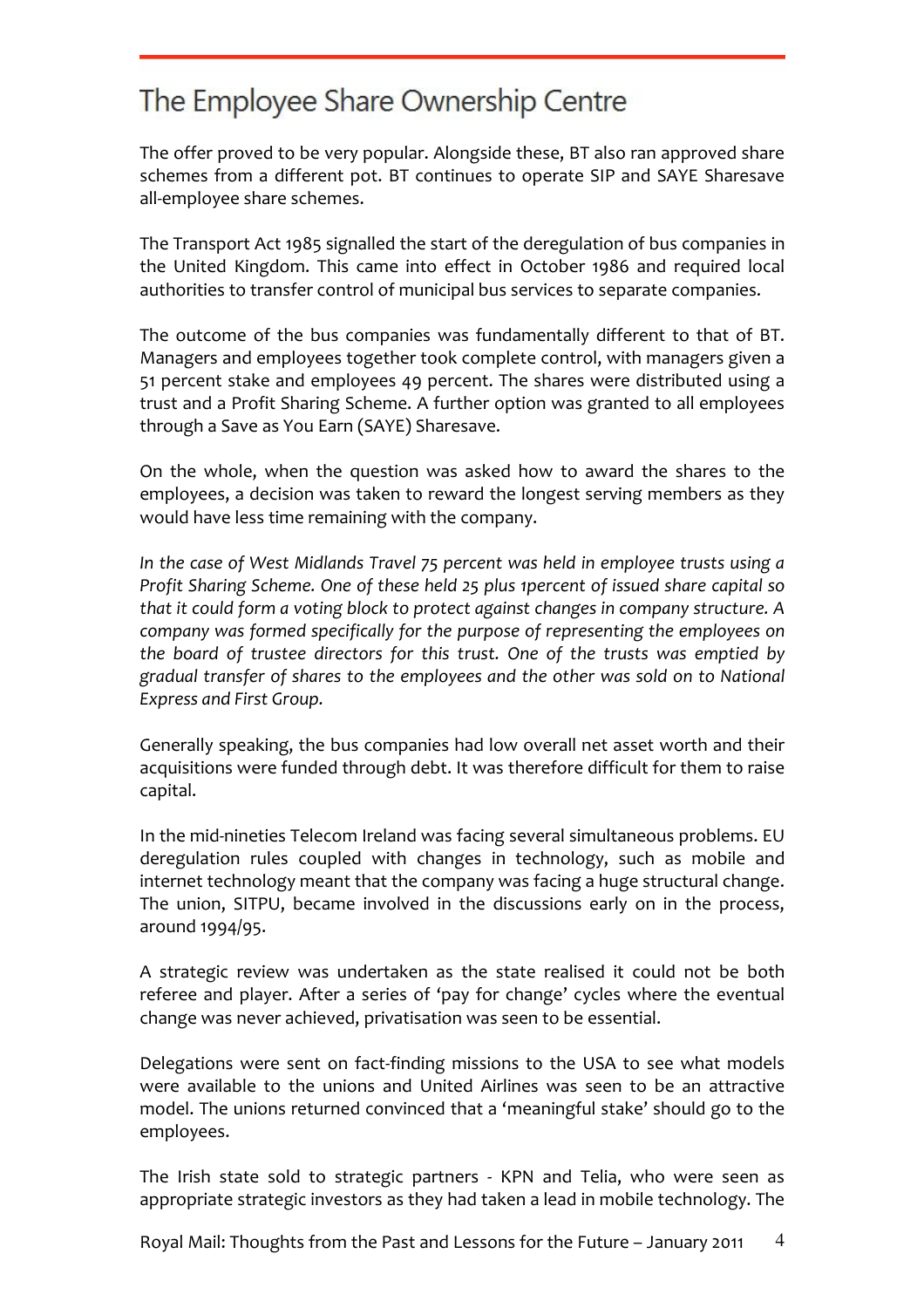government wished to retain 50.1 percent, so 14.9 percent was available to employees, which was acquired through a value added transformation, a pension pot leverage and raising capital through other means.

## 3. Moving towards a Royal Mail model?

The more all parties involved, including government, unions and company (both employees and management) that are committed to the change from the beginning, the more successful the change seems to have been.

A key difference between the above models is that in the case of Eircom, the unions had representation on the board as it had become involved in the negotiations at an early stage. Con Scanlon, the general secretary, became deputy chairman to Tony O'Reilly.

Although transformation agreements have been agreed with CWU, these have yet to be fully implemented. Unless unions are satisfied with their role in the new structure of Royal Mail, this could lead to early problems for private investors.

## 4. The context for change

Whether through residential education courses for management, employees and unions leaders, fact-finding visits to America to see models in place or through the need to modernise technologically, the need to create a context for change is paramount.

In the case of the transport companies, this took around a year. In Ireland, Eircom took four or five years from the realisation that change was coming to the setting up of the trust. In the case of BT, national elections were fought over the issue.

The context for change allows an air of excitement to build rather than one of apprehension. British Telecom would have the capital to be a global player in the market, for example, a selling point which was used widely in promotion of the privatisation.

For postmen to have a meaningful stake in the company would be beneficial, but it is harder to envisage what the motive for change could be in this instance. Although new technologies have been implemented in the last few years, many within the company remain sceptical of their ability to deliver an improved service. Here again trips to global leaders could help to generate ideas.

Anecdotal evidence suggests that employees are not excited about the coming changes. Employees are concerned that Royal Mail should remain above all a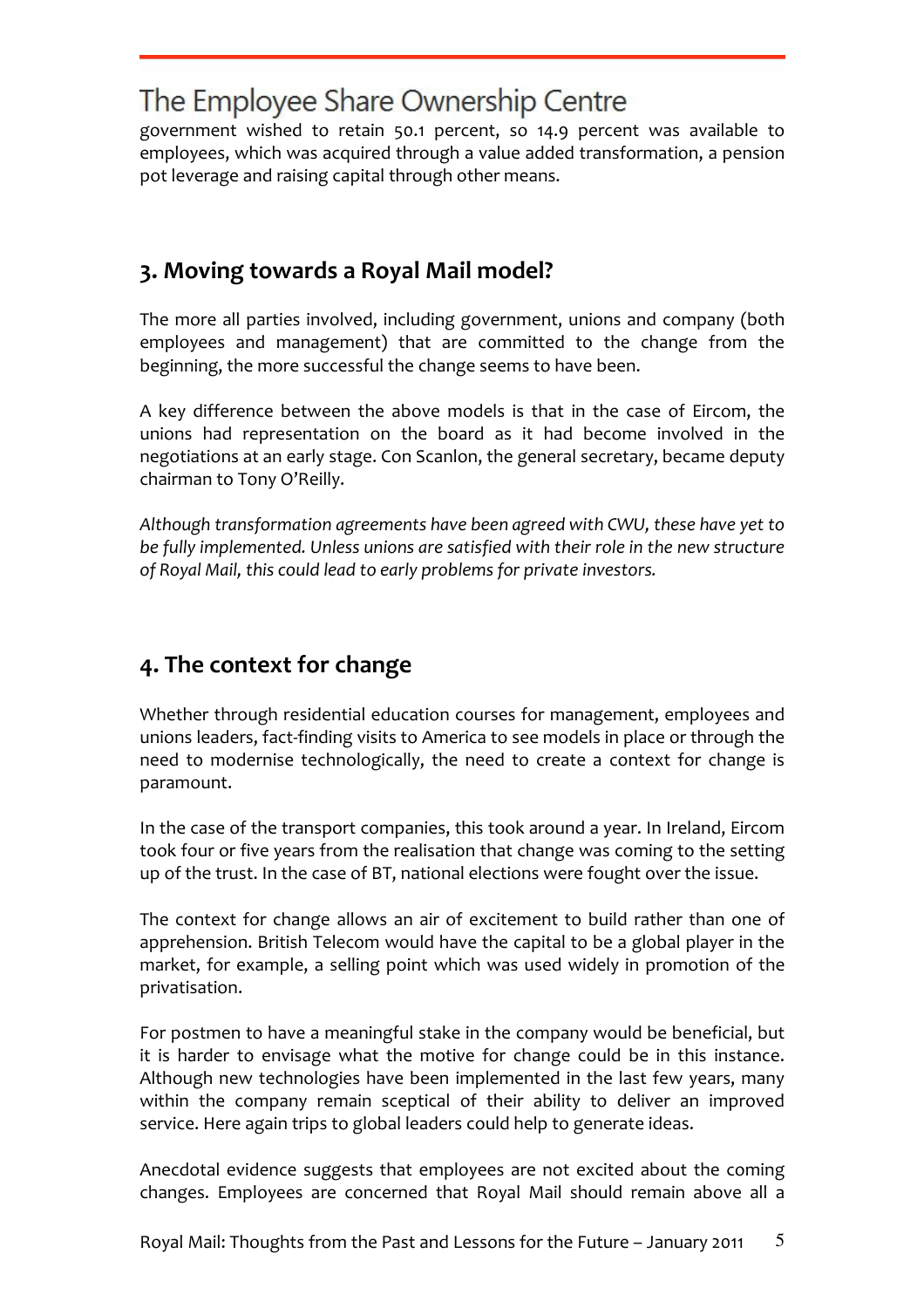community service and maintains its universal service commitment. This should not be ignored in any proposed restructuring.

Although preferable to create excitement for change beforehand, the example of West Midlands buses, where staff also felt they were part of the community and served a vital role within it provides a useful case study. The process here started with hostility and fear of a management-led structure with worse pay and conditions. In this example, a thorough education process was able to create a sense of excitement even at a half-way stage. Esop Centre interventions had similarly helped at Yorkshire Rider and CentreWest.

## 5. The Eso Advantage

Many studies on both sides of the Atlantic have shown the employee share ownership can bring economic and social benefits, including increased employee engagement, innovation, business sustainability and productivity.

Research shows that employees in companies with an employee share scheme are less likely to take time off sick and more likely to address poor behaviour in colleagues directly, to take a direct interest in the finances of the company, and to recommend the company as a good place to work.

Employee share ownership, if communicated in the right way, can also improve workers' attitudes. Royal Mail therefore would be well advised to go through the culture of employee share ownership rather than simply allocating shares to employees. BT and Eircom both provide examples where after initial share issues a culture of employee share ownership was instilled. At BT, regular state approved employee share schemes are offered.

## 6. A structure for Royal Mail's employee shareholdings: shares in trust or individual shareholdings?

The Postal Services Bill states that at least ten percent of shares in any privatisation deal will go to Royal Mail employees. However, it is unclear whether these shares be held in trust with a percentage of the dividend being paid out annually to each employee or will there be a pot of shares to be handed out to individual employees as shareholders?

If there is an offer of shares to the employees of Royal Mail, how will this be made most attractive to employees? Will there be an offering along the lines of two or three for the price of one?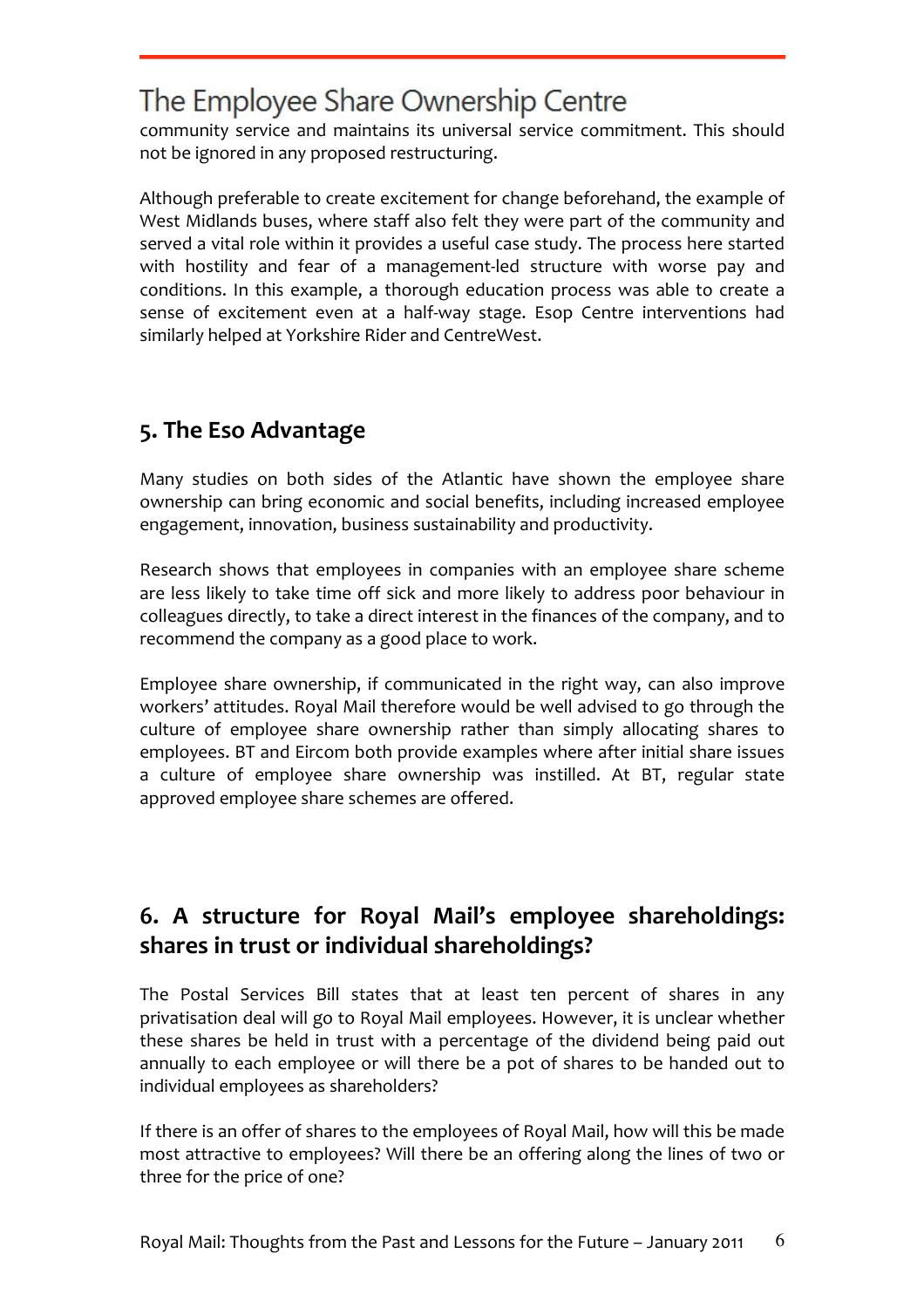A free or matching share system allows lower-paid employees to participate in the scheme to a greater extent than would otherwise be the case. This increases employee interest in the company from top to bottom.

#### 7. Multiple ESOP pots?

Experts agreed that in the ideal structure there could be multiple pots of shares for employee benefits, one in the form of a SIP or SAYE Sharesave to take advantage of HMRC tax incentives.

In a SIP shares would over time transfer out of the trust into direct ownership by the employees. A SIP would be able to provide for free/matching shares for employees and is extremely tax efficient.

A further pot of shares could be set up for training, bursaries etc which would be held in trust. This is something which CWU members are known to support. These rewards could also be linked to transformational targets.

#### 8. How to future-proof the employee share ownership structure?

Any structure proposed for the future of Royal Mail must be stable for the good of its customers and its employees.

In the case of the bus companies it was not uncommon for there to be a 'golden share' with a blocking resolution attached to it or for the trust to hold a 25 percent blocking share.

Often this did not prevent takeovers as the offers were held to be in the interests of the employees by the trustees, because the value of the bus companies increased dramatically due to increases in their property portfolios. This will not be the case with Royal Mail.

Due to EU state aid rules, which will come into play if the pensions fund is to remain on the government's books, all of the restructuring would need to happen at the same time so this will need to be right at the first time of asking.